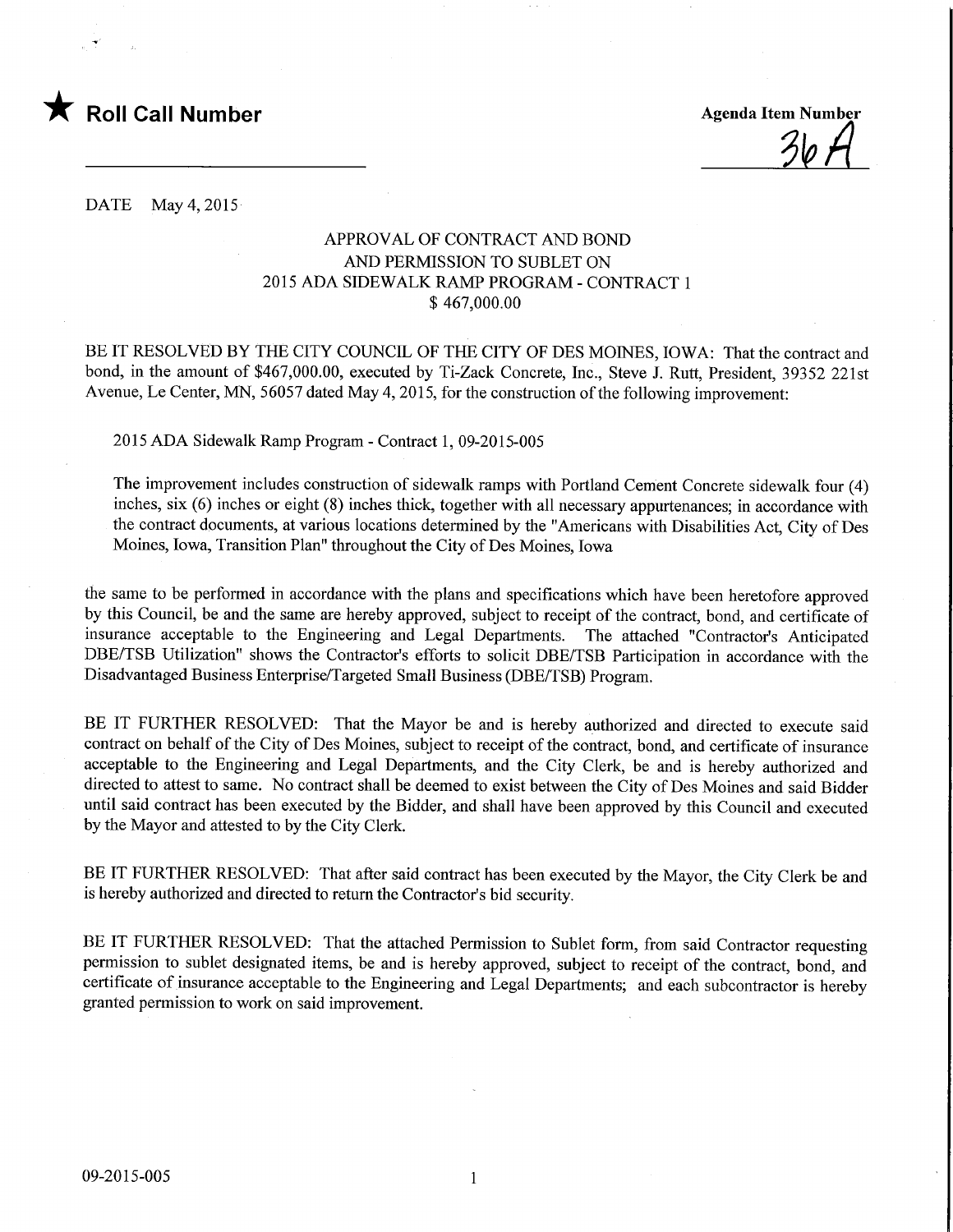

**Agenda Item Number** 

DATE May 4,2015

BE IT FURTHER RESOLVED: That the Des Moines Finance Director is hereby authorized to encumber this contract amount against the funds as identified below, and to acquire Builder's Risk Insurance, if appropriate, for the above referenced improvement.

(City Council Communication Number  $15.339$  attached)

Moved by to adopt. vitrlen FORM APPROVED Kathleen Vanderpool

Deputy City Attorney

Funding Source: 2015-2016 CIP, Page Street- 30, Sidewalks - ADA Compliance, SW095, G. 0. Bonds

| <b>COUNCIL ACTION</b> | <b>YEAS</b> | <b>NAYS</b> | <b>PASS</b> | <b>ABSENT</b>   | I, Diane Rauh, City Clerk of said City Council, hereby                                                                                                                        |  |
|-----------------------|-------------|-------------|-------------|-----------------|-------------------------------------------------------------------------------------------------------------------------------------------------------------------------------|--|
| <b>COWNIE</b>         |             |             |             |                 | certify that at a meeting of the City Council, held on the                                                                                                                    |  |
| <b>COLEMAN</b>        |             |             |             |                 | above date, among other proceedings the above was<br>adopted.<br>IN WITNESS WHEREOF, I have hereunto set my hand<br>and affixed my seal the day and year first above written. |  |
| <b>GATTO</b>          |             |             |             |                 |                                                                                                                                                                               |  |
| <b>GRAY</b>           |             |             |             |                 |                                                                                                                                                                               |  |
| <b>HENSLEY</b>        |             |             |             |                 |                                                                                                                                                                               |  |
| <b>MAHAFFEY</b>       |             |             |             |                 |                                                                                                                                                                               |  |
| <b>MOORE</b>          |             |             |             |                 |                                                                                                                                                                               |  |
| <b>TOTAL</b>          |             |             |             |                 |                                                                                                                                                                               |  |
| <b>MOTION CARRIED</b> |             |             |             | <b>APPROVED</b> |                                                                                                                                                                               |  |
|                       |             |             |             |                 |                                                                                                                                                                               |  |
|                       |             |             |             |                 |                                                                                                                                                                               |  |
|                       |             |             |             | Mayor           |                                                                                                                                                                               |  |
|                       |             |             |             |                 | City Clerk                                                                                                                                                                    |  |

 $\overline{2}$